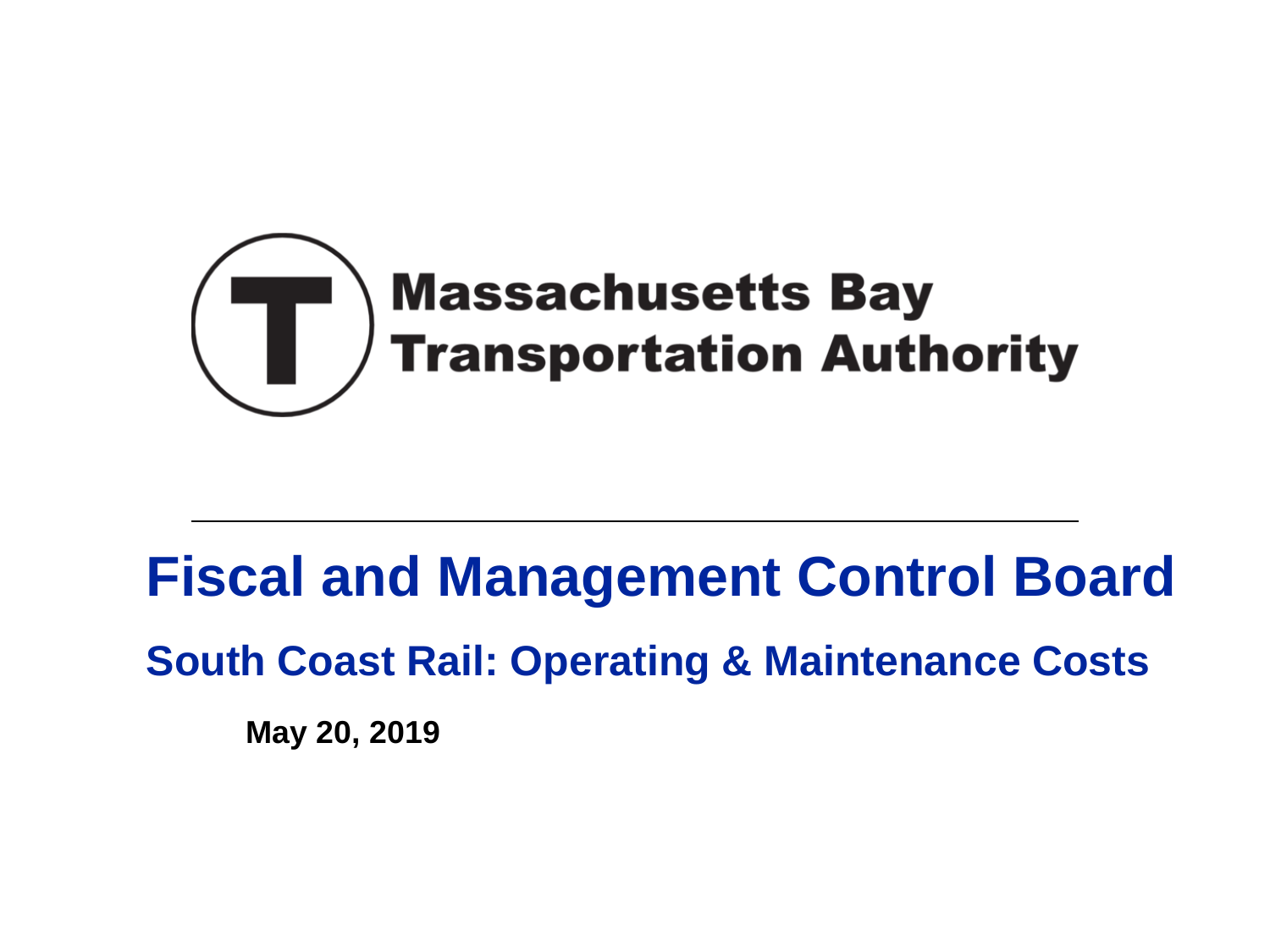

# **Background**

- Phase I of the South Coast Rail Program includes the construction of approximately 37 miles of active Right of Way (ROW) from the Town of Middleborough Southwest to New Bedford and Fall River.
- In Spring 2018, the Secretary of EOEEA issued a MEPA certificate approving the revised Phase I (Middleborough) route.
- In Spring 2019, the project received approval of its finance plan and key environmental permits from the Army Corps of Engineers.
- During that time, incremental gross operating and maintenance (O&M) cost was estimated at \$18.07 million per year, with projected fare revenues of \$7.27 million per year, for an estimated net annual cost of \$10.8 million (in 2017 dollars).
- Any previous O&M estimates are based on old scopes and assumptions and must be updated based on current information.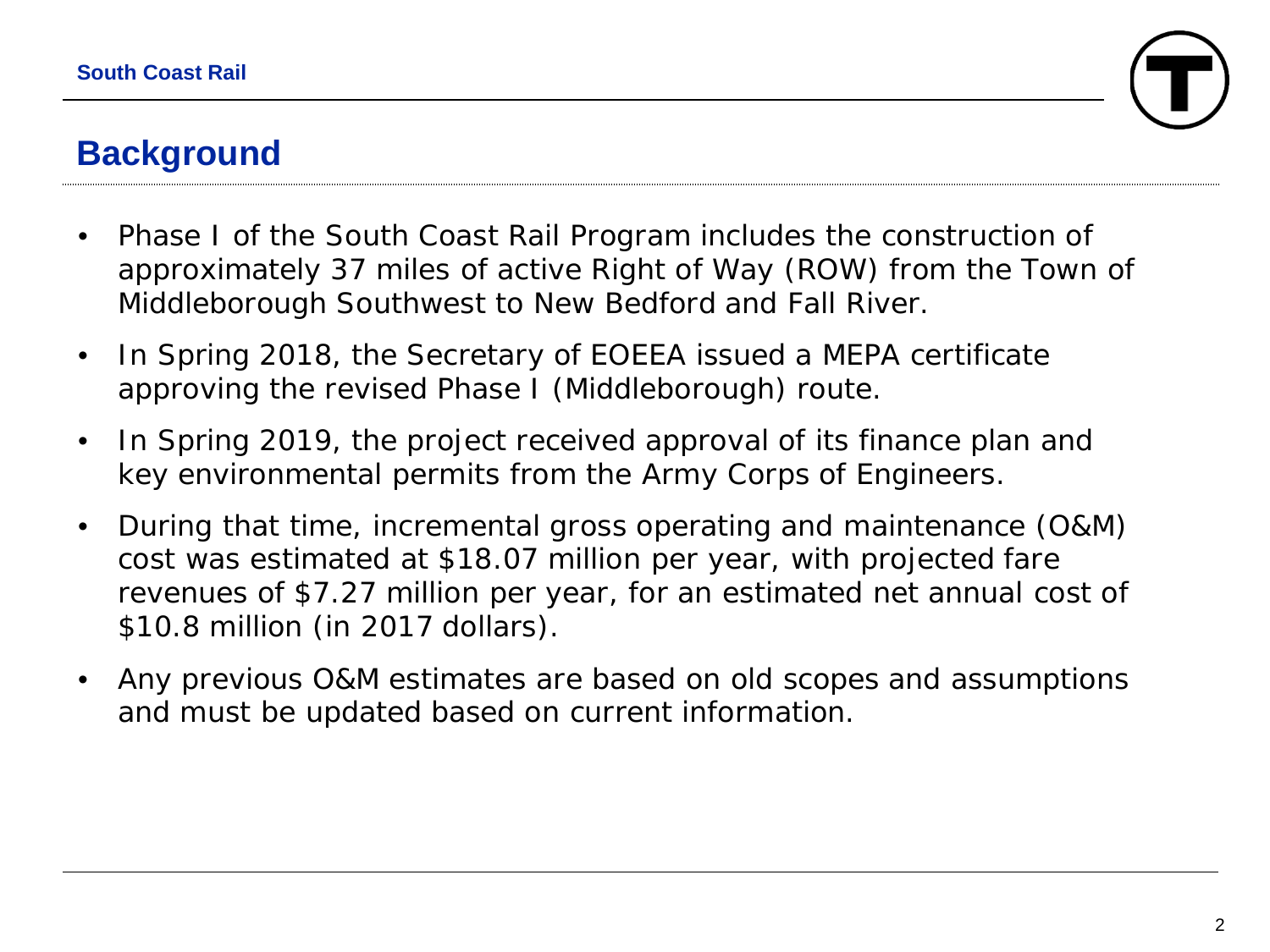

#### **Proposed New Service**

- South Coast Rail Phase I will extend the existing Middleborough/Lakeville commuter rail line to Taunton, Fall River and New Bedford.
- Phase 1 service will include a total of 26 trains (each-way) for weekday service.
	- The MBTA will operate three morning peak trains and three evening peak trains to both New Bedford and Fall River.
	- Taunton and Middleborough will see up to six morning and six evening peak trains because all of the service will pass through those communities.
	- During off-peak periods, three trains will operate on a 3-3 ½ hour frequency.
- Phase 1 will provide service to nine existing stations and six new stations
- The MBTA will build two new layover stations in Fall River (Weaver's Cove) and New Bedford (Wamsutta), each including six storage tracks, crew quarters, a maintenance shed and parking facilities. Phase 1 service will also use the existing Middleborough Layover facility.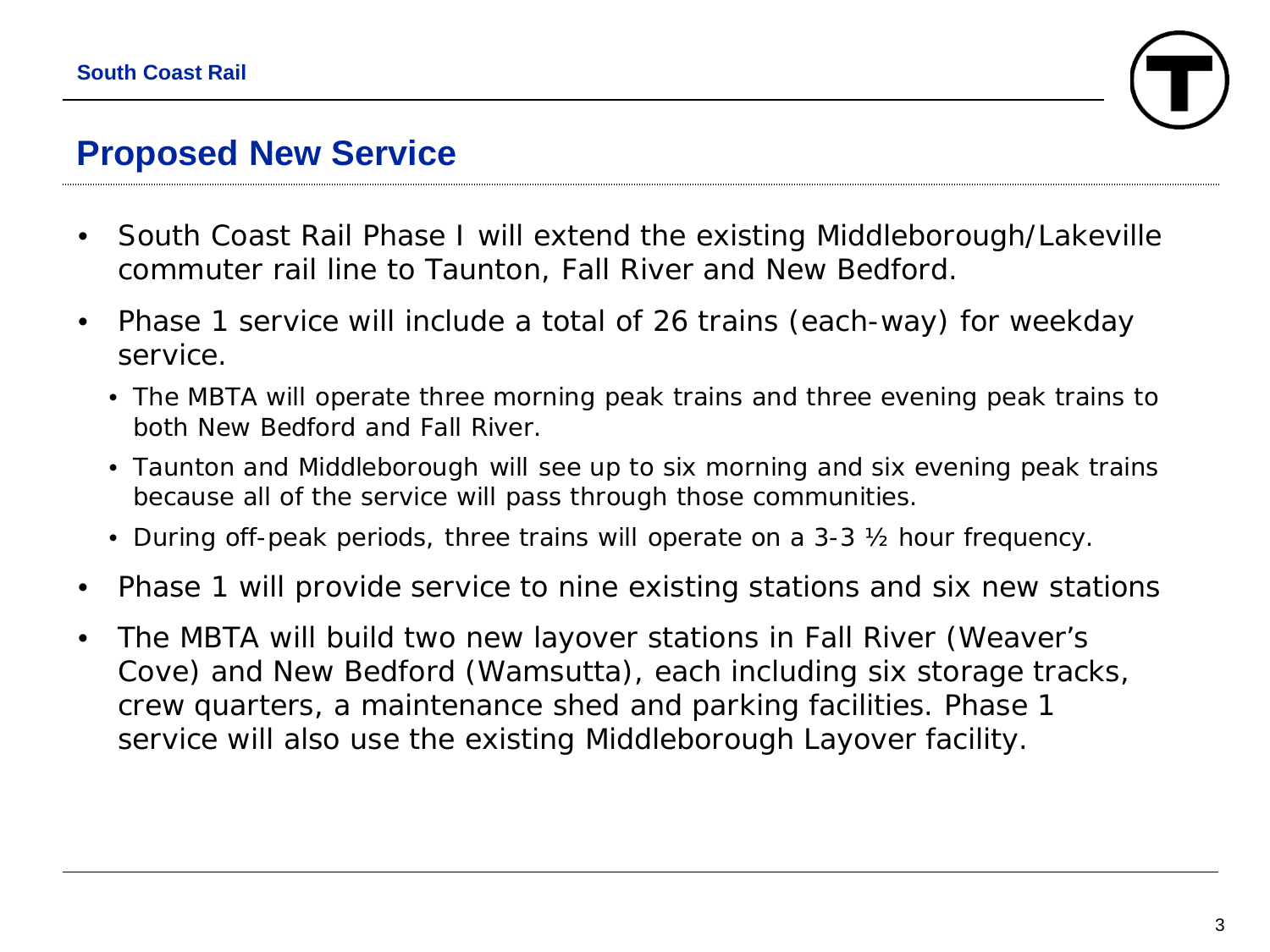

### **Operating & Maintenance Cost Methodology**

- There is a comprehensive, zero-based O&M cost estimate underway that will look at the costs of maintaining every station, grade crossing, bridge, culvert, switch, signal, and track mile in the South Coast extension.
- In the interim, a preliminary O&M estimate has been developed based on cost per train mile.
	- The methodology develops a unit cost per train mile, based on the MBTA's 2017 submission to the National Transit Database (NTD), inflated to year 2024.
	- This unit cost is then applied to the proposed service miles, based on the January 29, 2018 DRAFT proposed weekday schedule, as compared to the existing MBTA schedules as of May 14, 2019.
	- The estimate includes projected fuel costs.
- Estimated annual fare revenue was calculated using ridership projections and fare usage assumptions.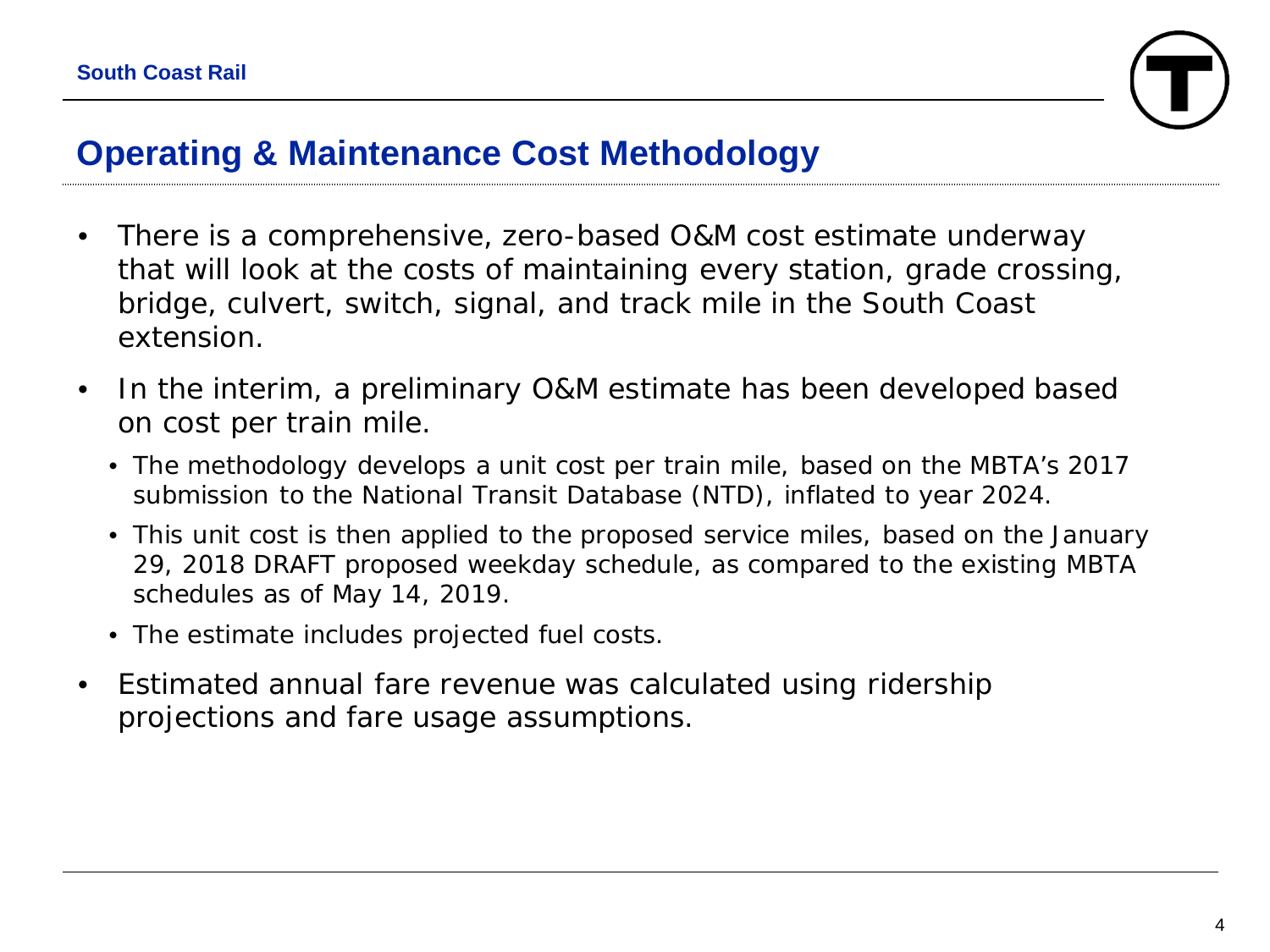

### **O&M Cost Methodology: Estimated Net Cost**

*Estimated Annual O&M Cost:*

Applying the cost per mile to the annual net new mileage, the estimated O&M cost of the new service is approximately \$18 million to \$20 million per year in 2024 dollars.

#### *Estimated Fare Revenue:*

Applying average estimated fares to annualized ridership projections, the estimated fare revenue is approximately \$8 million to \$9 million per year in 2024 dollars.

*Net Annual Cost:* \$9 million to \$12 million in 2024 dollars